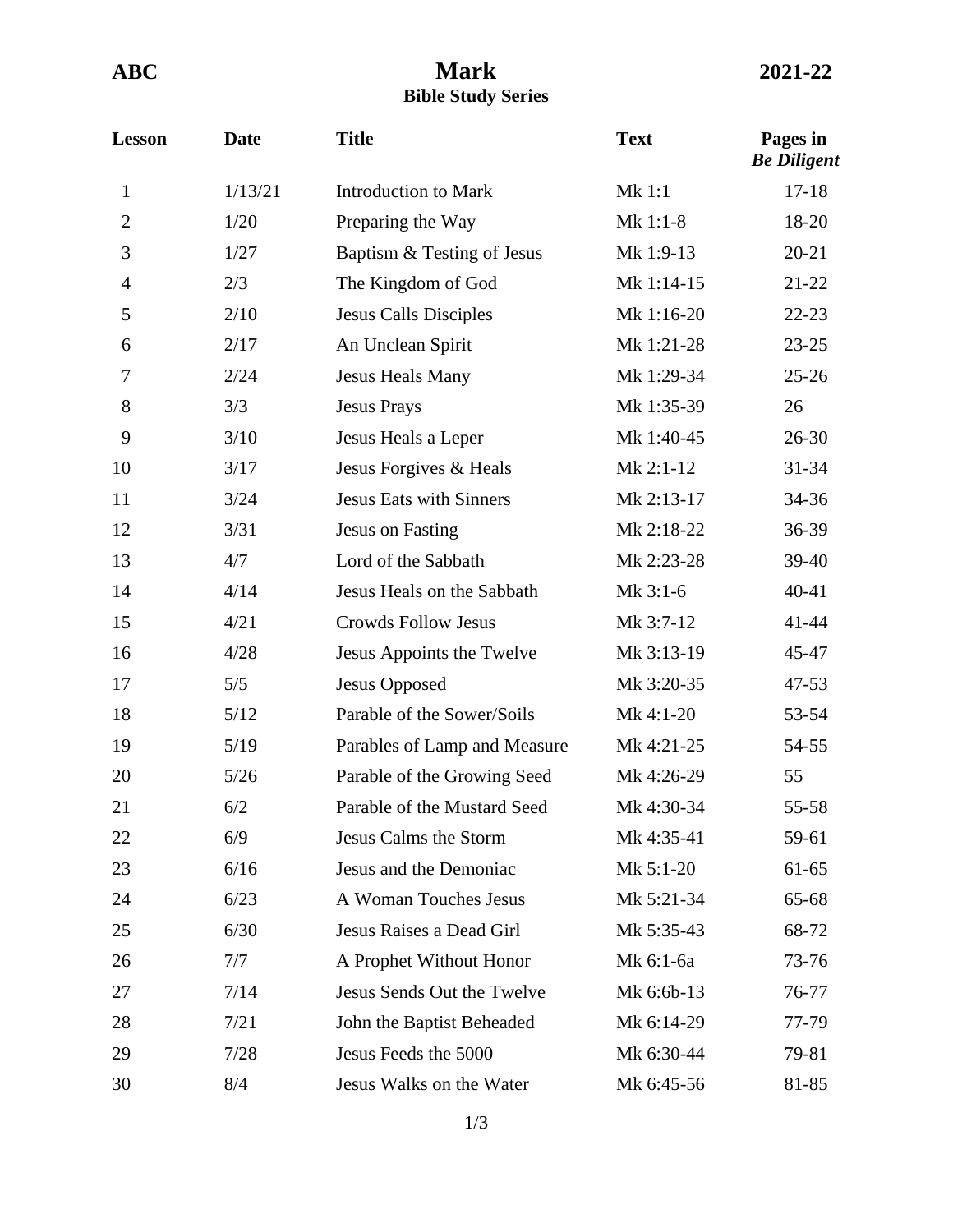| <b>Lesson</b> | <b>Date</b> | <b>Title</b>                                     | <b>Text</b> | Pages in<br><b>Be Diligent</b> |
|---------------|-------------|--------------------------------------------------|-------------|--------------------------------|
| 31            | 8/11        | What Defiles a Person?                           | Mk 7:1-23   | 87-91                          |
| 32            | 8/18        | A Gentile Woman's Faith                          | Mk 7:24-30  | 92-93                          |
| 33            | 8/25        | Jesus Heals a Deaf Mute                          | Mk 7:31-37  | 93-94                          |
| 34            | 9/1         | Jesus Feeds the 4000                             | Mk 8:1-13   | 94-95                          |
| 35            | 9/8         | The Yeast of the Pharisees                       | Mk 8:14-21  | 95-97                          |
| 36            | 9/15        | Jesus Heals a Blind Man                          | Mk 8:22-26  | 97-100                         |
| 37            | 9/22        | Peter's Confession of Jesus                      | Mk 8:27-30  | 101-03                         |
| 38            | 9/29        | Jesus' First Prediction of His Death             | Mk 8:31-33  | 103-04                         |
| 39            | 10/6        | Take Up Your Cross                               | Mk 8:34-9:1 | 104-06                         |
| 40            | 10/13       | The Transfiguration                              | Mk 9:2-13   | 106-08                         |
| 41            | 10/20       | Jesus Heals a Possessed Boy                      | Mk 9:14-29  | 108-09                         |
| 42            | 10/27       | Jesus' Second Prediction of His Death Mk 9:30-37 | 109-10      |                                |
| 43            | 11/3        | Those Not Against Us Are for Us                  | Mk 9:38-41  | 110-11                         |
| 44            | 11/10       | Causing Others to Stumble                        | Mk 9:42-50  | 111-15                         |
| 45            | 11/17       | <b>Questions About Divorce</b><br>and Remarriage | Mk 10:1-12  | 117-20                         |
|               | 11/24       | <b>Thanksgiving Break</b>                        |             |                                |
| 46            | 12/1        | Little Children and Jesus                        | Mk 10:13-16 | 120-21                         |
| 47            | 12/8        | The Rich and the Kingdom of God                  | Mk 10:17-31 | 121-25                         |
| 48            | 12/15       | Jesus' Third Prediction of His Death Mk 10:32-34 |             | 125                            |
|               | 12/22       | <b>Children's Christmas Program</b>              |             |                                |
|               | 12/29       | <b>Christmas Break</b>                           |             |                                |
| 49            | 1/5/22      | The Request of James and John                    | Mk 10:35-45 | 125-27                         |
| 50            | 1/12        | <b>Blind Bartimaeus Receives Sight</b>           | Mk 10:46-52 | 127-30                         |
|               | 1/19        | <b>MSC Listening Session</b>                     |             |                                |
| 51            | 1/26        | The Triumphal Entry                              | Mk 11:1-11  | 131-33                         |
| 52            | 2/2         | Cursing a Tree; Clearing the Temple Mk 11:12-26  |             | 133-37                         |
| 53            | 2/9         | Authority of Jesus Questioned                    | Mk 11:27-33 | 137-38                         |
| 54            | 2/16        | Parable of the Tenants                           | Mk 12:1-12  | 138-39                         |
| 55            | 2/23        | Giving Caesar His Due                            | Mk 12:13-17 | 139-40                         |
| 56            | 3/2         | Marriage in the Resurrection                     | Mk 12:18-27 | 140-42                         |
| 57            | 3/9         | The Greatest Commandment                         | Mk 12:28-34 | 142-43                         |
| 58            | 3/16        | Whose Son is the Messiah?<br>2/3                 | Mk 12:35-37 | 143                            |